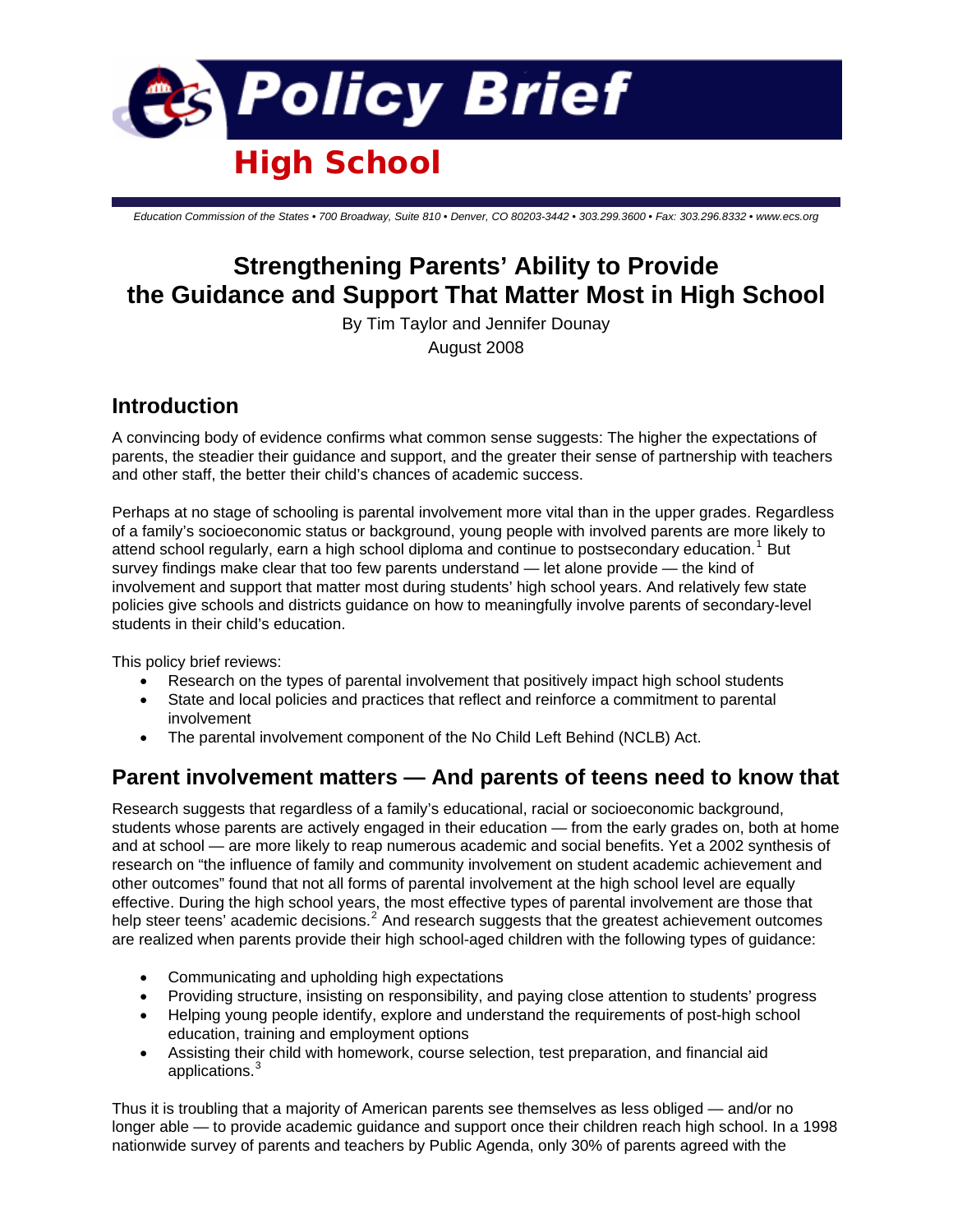statement that "less parental involvement in later grades means a student's academic work will suffer." while 63% of parents responded that less parental involvement in a child's education in the upper grades is essentially positive: "a sign the student is learning to be independent and to manage school on their [sic] own."<sup>[4](#page-5-1)</sup> Yet in a 2006 survey by Civic Enterprises, LLC, many young high school dropouts indicated their parents had limited communication from or proactive involvement with their school until they were on the verge of leaving school; seven out of 10 supported more parental involvement.<sup>[5](#page-5-1)</sup> These and other findings underscore the need for raising public awareness that supporting students' academic and social development during the high school years is a collaborative enterprise.

Among the defining features of high-performing schools is that parent involvement is viewed not as an impediment or an add-on, but rather as a vital force for change and improvement. In a review of several dozen studies on family/school/community connections over the past 20 years, researchers Anne T. Henderson and Karen L. Mapp found that:

> When schools engage families in ways that are linked to improving learning, students make greater gains. When schools build partnerships with families that respond to their concerns and honor their contributions, they are successful in sustaining connections that are aimed at improving student achievement. And when families and communities organize to hold poorly performing schools accountable, studies suggest that school districts make positive changes in policy, practice and resources. [6](#page-5-1)

# **Policies and practices that reflect and reinforce a commitment to parent involvement**

Several state policy levers and local practices hold the potential not only to increase parental involvement at the high school level, but also to improve the quality of that involvement. These policies seek to:

- Develop and implement a formal parental involvement policy
- Reach out to and communicate with parents on academic expectations
- Recognize and accommodate parents' needs
- Develop the capacity of school staff to engage and interact with parents
- Develop parents' capacity to interact and engage with fellow parents, school staff and community members
- Develop policy benchmarks and evaluate the impact of parental involvement.

### *Developing and implementing a formal parent involvement policy*

Parents of high school students may be less engaged in their children's learning simply because they don't know what activities provide meaningful supports for their adolescent. As state and local policymakers consider parental involvement policies, such elements should be drafted, implemented and regularly reviewed in partnership with parents. These policies should clearly delineate the respective roles and responsibilities of parents and school staff and specify the actions they will take together to improve students' achievement and readiness for postsecondary education and employment.

**Ohio** is one of 17 states that requires all districts, local boards or schools to implement a parental involvement policy.<sup>[7](#page-5-1)</sup> State statute directs all districts to develop parental involvement policies to support "consistent and effective communication" between schools and families, and to "provide the opportunity for parents … to be actively involved in their" child's education. Parents must be informed of the importance of their involvement in their children's educational success.<sup>[8](#page-5-1)</sup>

Legislation directs the **South Carolina** state superintendent of education to "promote parental involvement as a priority for all levels from pre-K through grade 12, with particular emphasis at the middle and high school levels where parental involvement is currently least visible[.]"<sup>[9](#page-5-1)</sup> The state's parental involvement policy is also unique in that districts must communicate to all parents what is expected of them:

- Modeling desirable behavior, and stimulating thought and curiosity
- Communicating and upholding high expectations for academic achievement

*Education Commission of the States • 700 Broadway, Suite 810 • Denver, CO 80203-3442 • 303.299.3600 • fax 303.296.8332 • www.ecs.org Page 2*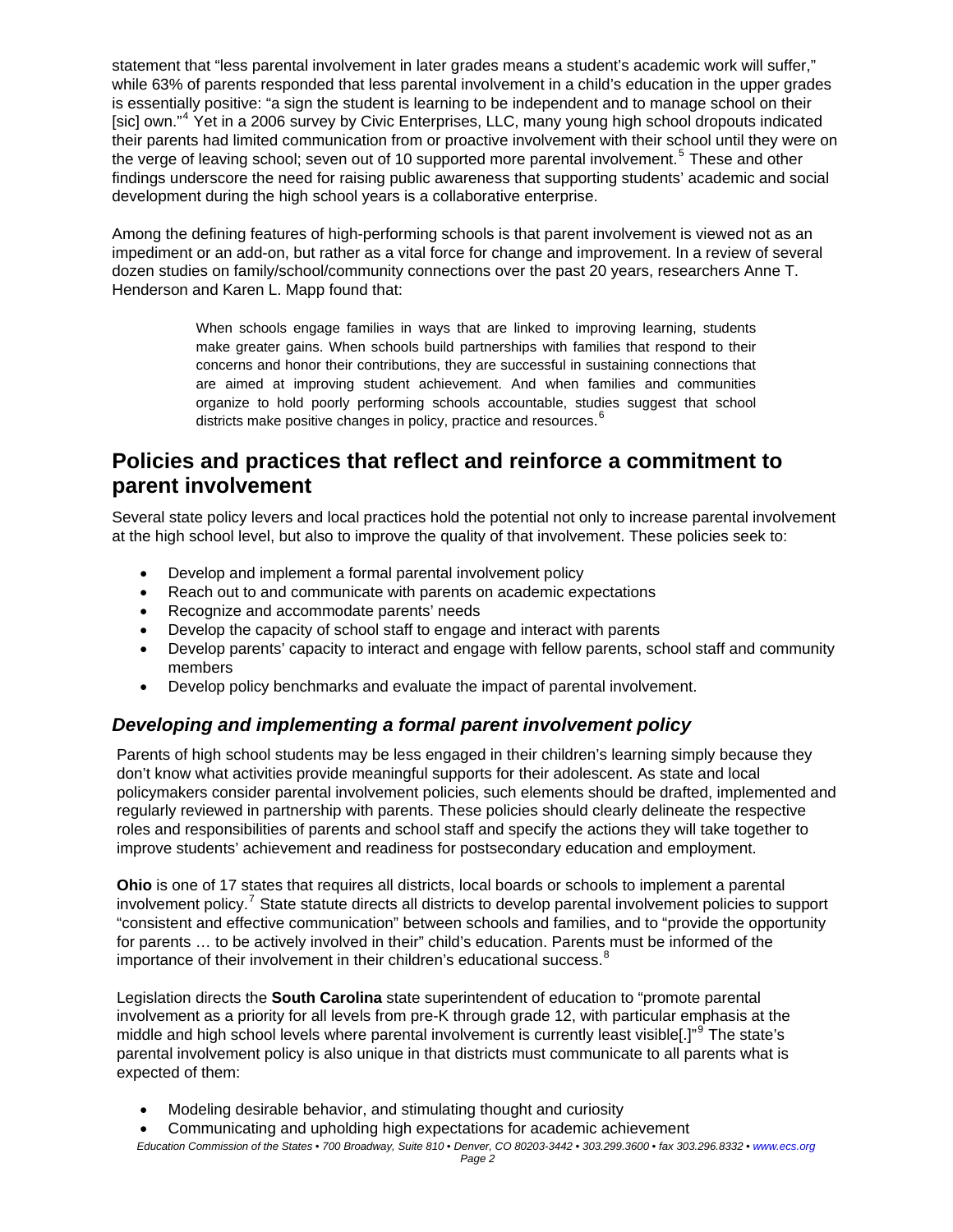- Monitoring and checking homework, and ensuring school attendance and punctuality
- Attending parent-teacher conferences and, when possible, other school events
- Building partnerships with teachers to promote successful school experiences.<sup>[10](#page-5-1)</sup>

### *Reaching out to and communicating with parents on academic expectations*

Research suggests that one of the most vital ways parents can be involved during the high school years is by setting high academic expectations of their children and supporting them in achieving those expectations.

**Ohio** statute requires all local boards of education to inform parents about techniques, strategies and skills to use at home to enhance their children's academic success, and how and when to assist their children in classroom learning activities.<sup>[11](#page-5-1)</sup>

**Florida** law directs the department of education to develop guidelines for all districts to use in developing a parent guide that is disseminated to all parents. The aim of the parent guide is to inform parents of what they need to know about their child's educational progress and how they can help their child to succeed in school. Required elements of the guide are: information on their child's progress toward meeting state and local "expectations for academic proficiency," and "[o]pportunities for parents to learn about rigorous academic programs that may be available for their child, such as honors programs, dual enrollment, advanced placement, International Baccalaureate, … Florida Virtual High School courses, and accelerated access to postsecondary education."[12](#page-5-1) Legislation specifies that the Florida Partnership for Minority and Underrepresented Student Achievement must work with districts to provide parents with information on Advanced Placement (AP) and other advanced courses, on the value of these courses in preparing for college-level curricula and postsecondary admissions and financial aid opportunities, and on procedures students must follow to sign up for such courses.<sup>[13](#page-5-1)</sup>

Every Florida district must also create and disseminate a checklist of what parents can do to strengthen their involvement in their child's educational progress. The checklist must be distributed annually to all parents and must "focus on academics, especially reading, high expectations for students, citizenship, and communication."[14](#page-5-1)

Research indicates students are more likely to seek information about college preparation from their parents than from teachers or counselors, and yet many parents do not know where to turn for this information. Parental outreach efforts at the high school level should seek to address this information gap. A growing number of states require all high school students, in conjunction with a parent and school staff member, to develop and annually update a personal graduation plan that sets out the courses a student will take each year of high school to be prepared for the student's stated postsecondary or career goals. A small but growing number of states have gone one step further, adopting policies to provide all parents of high school students with information on their student's progress toward completion of graduation requirements, the college admissions requirements in their state, current tuition costs at public postsecondary institutions, financial aid options and procedures for filling out financial aid applications. The ECS policy brief ["Involving Families in High School and College Expectations](http://www.ecs.org/html/Document.asp?chouseid=7037)" offers greater detail on these state efforts.<sup>[15](#page-5-1)</sup>

### *Recognizing and accommodating parents' needs*

Nearly half of the recent dropouts in the 2006 survey by Civic Enterprises indicated that their parents' work schedules prevented them from keeping up with what was happening in their child's school.<sup>[16](#page-5-1)</sup> State policy should encourage schools to offer as much flexibility as possible in addressing parents' needs and concerns regarding involvement. Schools should be urged to create options for parents who work fulltime, or for whom transportation or childcare are a problem. Among the means of providing this flexibility:

- **Scheduling parent/staff meetings**. Teachers and principals should be willing to "[hold] meetings and [have] office hours at convenient times for parents," including mornings, lunchtime, evenings and weekends, or even to schedule home visits, when necessary.<sup>1</sup>
- **Incorporating parent resource centers and/or parent involvement advocates**. A school or district can select "parent involvement advocates" and/or create and staff a "parent resource center" that promotes and coordinates all parent involvement activities, support and information.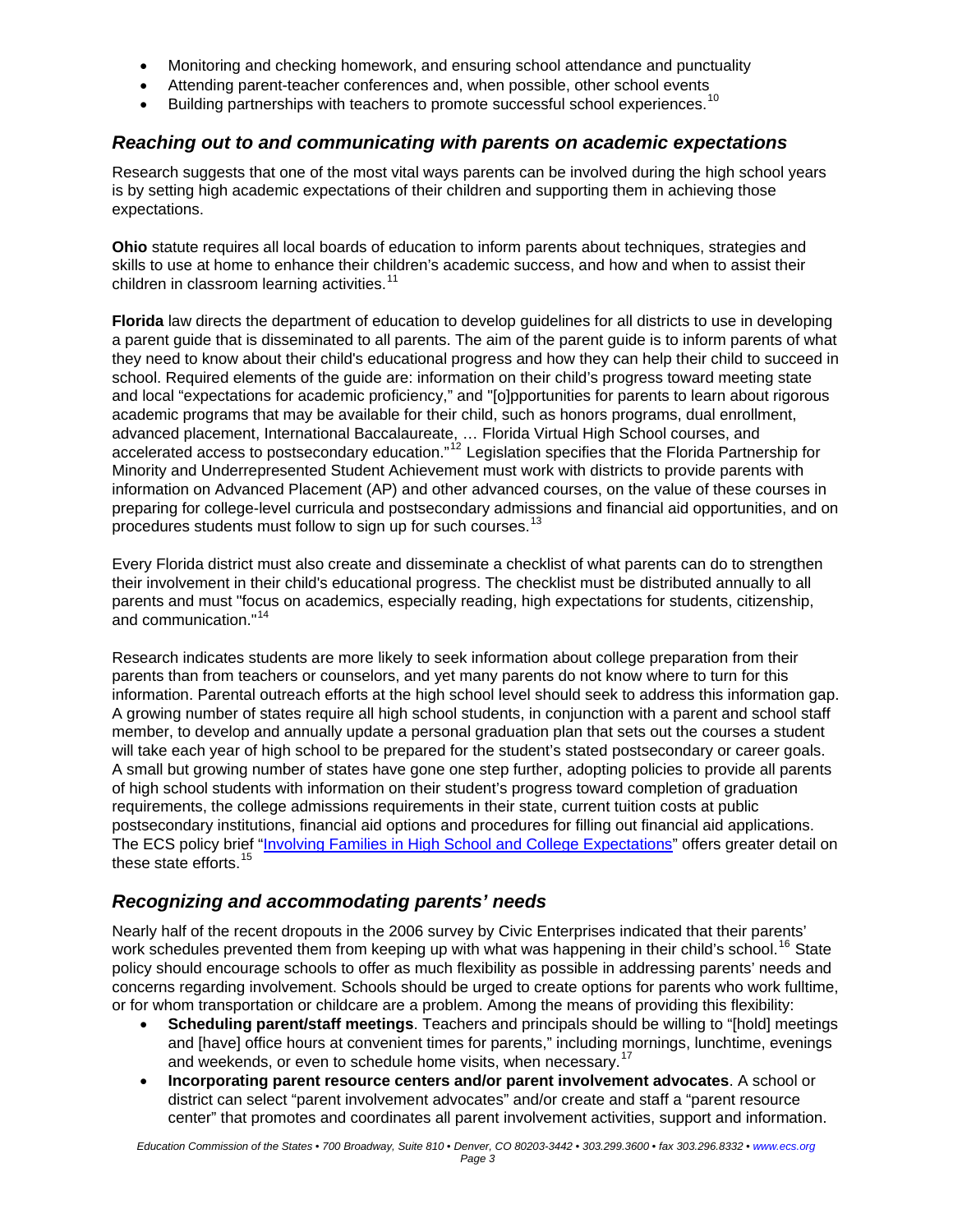**Arkansas, Louisiana** and **South Carolina** utilize this approach as part of their overall involvement policies.

- **Coordinating bus or carpool service** to and from school parent involvement activities.
- **Providing childcare** during school parent involvement activities.
- Holding meetings and other activities at **locations that are easier for all parents to get to**, such as a community center.

Addressing such barriers demonstrates school commitment to maximizing parent participation, which can help overcome some parents' reluctance to be involved.

Research suggests that Asian, Latino and African American parents of high school students are as active in their children's education as White parents, but in somewhat different ways.[18](#page-6-0) Thus it is important that school-based parental involvement programs be sensitive to these differences. **South Carolina**'s parental involvement and best practices training programs offer one example: by statute, programs must include "practices that are responsive to racial, ethnic, and socio-economic diversity[.]"<sup>[19](#page-6-0)</sup>

For schools serving large populations of students and parents whose first language is not English, translation of outreach materials is critical, as is the availability of language interpreter services for school/teacher meetings and forums. If 15% or more of students in a public school speak a single native language other than English, **California** requires all communications to parents by the school or district to be in both English and the native language, and provides that family responses may be either in English or the native language. To evaluate the quality and effectiveness of these efforts, the state department of education must "determine the types of documents and languages a school district translates to a primary language other than English, the availability of these documents to parents or guardians who speak a primary language other than English and the gaps in translations of these documents."<sup>[20](#page-6-0)</sup>

#### *Developing the capacity of school staff to engage and interact with parents*

Preservice training and professional development that heighten teachers' awareness of the positive impact of parental involvement in the upper grades, and that improve the ability of teachers and other staff to work with parents, are also critical. Yet a 1997 Harvard survey found that many state teacher certification requirements "did not mention working with parents or families" and that certification requirements that did include preparation on family involvement often applied only to candidates for elementary-level certification. $21$  Consequently, many secondary-level teachers lack the preparation, strategies and experiences to successfully engage parents, particularly those from diverse cultural backgrounds.

A 2004 Harvard analysis advises, "[P]reservice teachers should have a comprehensive picture of the many benefits of … broadly defined parent involvement, as well as be aware of key areas that can make them more effective when working with students and their families." Such training and professional development can have strong ripple effects, especially at the high school level, where parental involvement is not a presumed component of schooling. As the Harvard analysis suggests, "[R]equired courses [in teacher preparation programs] about adolescent development should debunk long-standing myths and inform prospective middle and high school teachers of the power that parent involvement has to positively affect achievement. Empowered teachers will empower parents to be involved and expect more from their adolescents. Empowered parents can inspire their teens to do better at school and in life." $^{22}$  $^{22}$  $^{22}$ 

**Arkansas** and **South Carolina** mandate parental involvement training for teachers, administrators and school staff. Arkansas requires teacher preparation programs to incorporate information on "the importance of parental involvement and how to successfully encourage parents to be partners in their child's education."<sup>[23](#page-6-0)</sup> Inservice teachers must complete at least two hours of professional development "designed to enhance understanding of effective parental involvement strategies," while administrators must complete at least three hours of professional development on "effective parent involvement strategies" and "[t]he importance of administrative leadership in setting expectations and creating a climate conducive to parental participation."<sup>[24](#page-6-0)</sup> South Carolina, meanwhile, directs the state board of education to establish criteria for staff training on research-based school efforts demonstrated to increase parental involvement.<sup>[25](#page-6-0)</sup> Teacher and principal preparation programs in the state must incorporate parent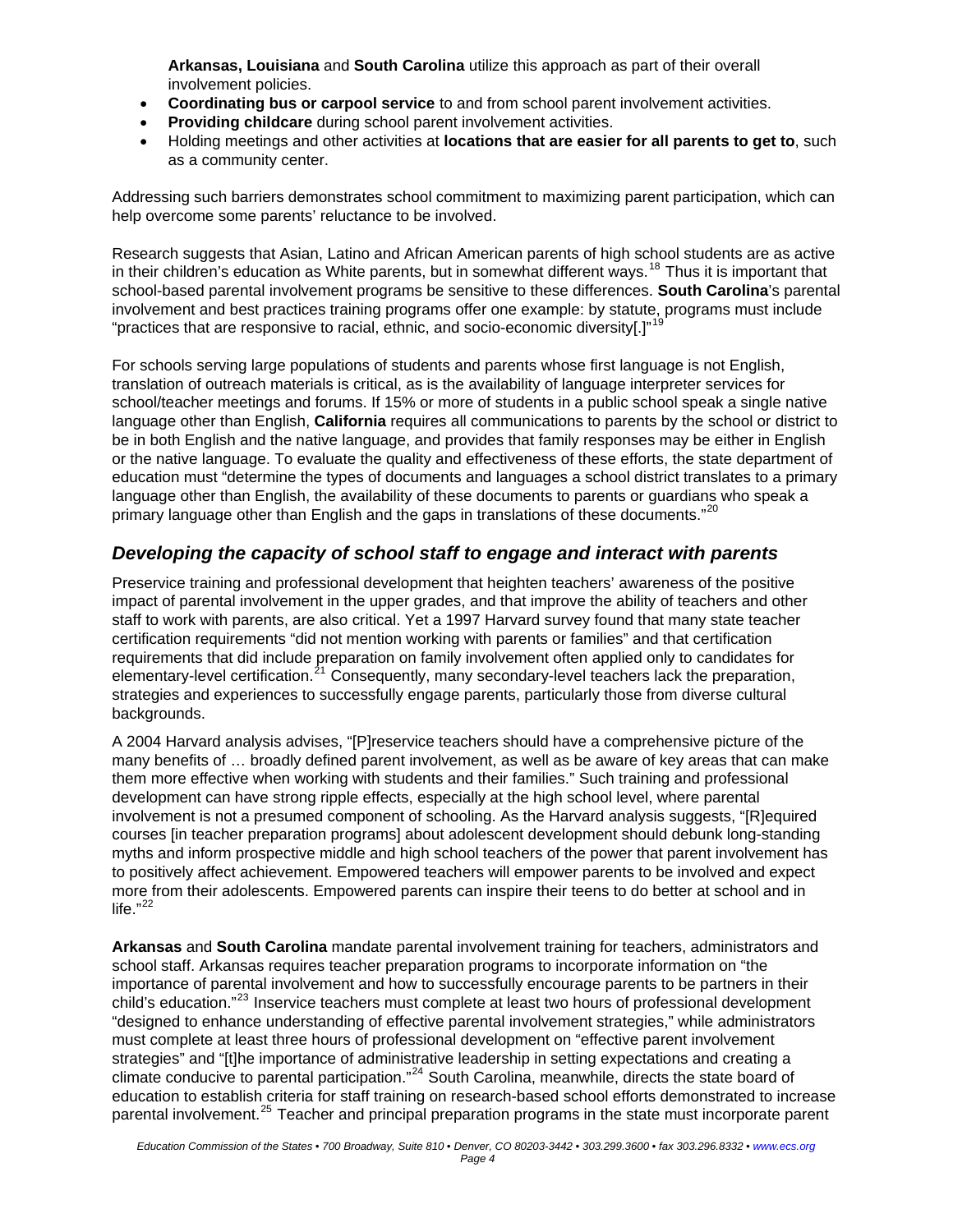involvement training that addresses key issues such as establishing and maintaining parent-friendly school settings, raising awareness of community resources that strengthen families and help students succeed, and other topics appropriate for fostering parent/teacher relationships.<sup>[26](#page-6-0)</sup>

### *Developing parents' capacity to engage and interact with fellow parents, school staff and community members*

The flip side to developing teacher capacity is developing parents' leadership capacity. Recognizing the influence strong parent leaders can have on not only improving schools and increasing student achievement, but also getting other parents more involved, **Kentucky** has focused on developing parent leaders in schools. The [Commonwealth Institute for Parent Leadership,](http://www.cipl.org/) founded in 1997 by the Prichard Committee for Academic Excellence, offers a variety of programs aimed at bringing together parents, teachers, community members and school administrators for training, information and experiences that help them work as partners to raise student achievement. More than 1,300 parents across the state have participated in institute-sponsored programs and activities designed to strengthen their leadership skills and make them "effective advocates for improved education and higher achievement for all students."

**Maryland** has likewise established a [Parent Leadership Institute.](http://fsa.convio.net/site/PageServer?pagename=par_pli_new) Since 2003, more than 100 parents from across the state have completed the federally funded institute's six-day program, which focuses on strengthening leadership skills and broadening parents' understanding of Maryland's standards-based assessment system and NCLB requirements.

Any parent of a public school student in the state is eligible to apply for the program. The application process is competitive, with approximately 20 parents chosen to participate free of charge in each session. Targeted for selection are parents of students who attend Title I schools and schools in need of improvement.

### *Developing policy benchmarks and evaluating impact*

Ideally, a parental involvement policy also should include (1) guidelines for measuring whether it is working and (2) a regular evaluation component. The evaluation should review both the content and effectiveness of the policy, including an assessment of how well it is contributing to improving academic quality, and barriers to increased involvement and ways to address them, especially for parents who are economically or educationally disadvantaged. A policy should also address the question, "Evaluation against what?" to help ensure that policy goals have been clearly stated.

**Louisiana** directs the state board of education to annually evaluate the effectiveness of parent involvement policies through quarterly meetings convened by the state superintendent of education, including a review of problems in increasing the participation and involvement of parents in the learning of their children and in the life of the schools. From such meetings, the board must generate suggestions and recommendations.<sup>[27](#page-6-0)</sup>

## **The Parental Involvement Component of the No Child Left Behind (NCLB) Act**

The NCLB Act requires schools receiving Title I funds to have a formal parent involvement policy that is developed, implemented and regularly reviewed and updated in partnership with parents. The law also mandates that schools identify and overcome barriers to involvement, and that districts help schools build the capacity to effectively implement the policy.

Many observers contend the full potential of this NCLB requirement has yet to be realized, saying this is primarily due to many schools' unwillingness to "make it an educational priority," coupled with a lack of enforcement. In addition, since relatively few high schools receive Title I funds, far more elementary than secondary schools are required to develop the parent involvement policies mandated by NCLB.

*Education Commission of the States • 700 Broadway, Suite 810 • Denver, CO 80203-3442 • 303.299.3600 • fax 303.296.8332 • www.ecs.org* The Prichard Committee's [Center for Parent Leadership](http://www.prichardcommittee.org/CPL/tabid/31492/Default.aspx) recommends that for state policymakers, it is important to monitor how districts carry out the Title I parent involvement requirements and to ensure that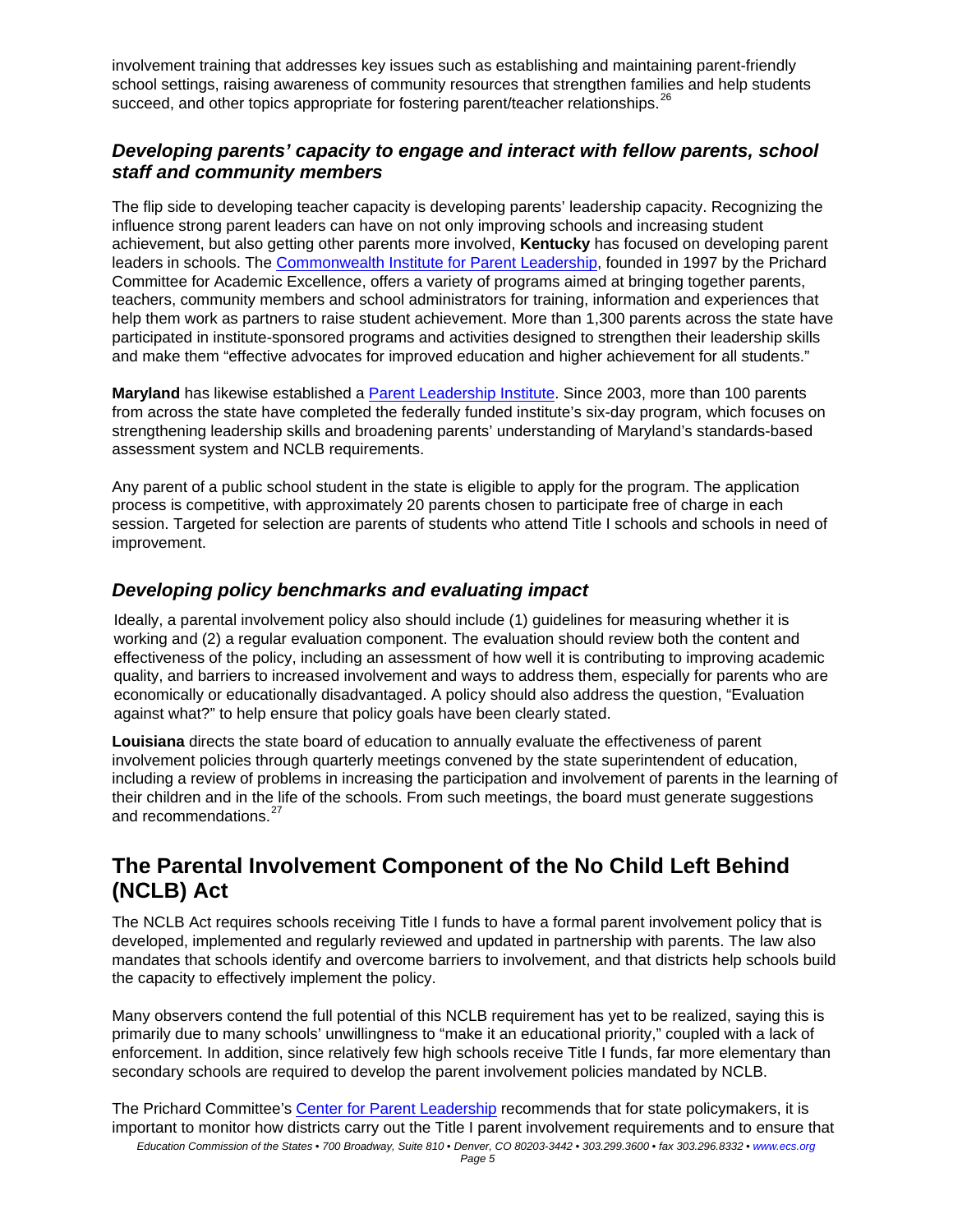<span id="page-5-1"></span>districts "have strong, up-to-date parent involvement policies" that parents had a role in developing and approving. The center additionally suggests that states can provide resources, training and technical assistance to schools and districts to support the policies, such as through professional development, multicultural resources and mini-grant programs.<sup>2</sup>

# **Conclusion**

While research undeniably demonstrates the positive impact of parental involvement at the high school level, far too many parents of teens feel their involvement is either unnecessary or beyond their capacity to provide. Well-considered state policy supports can demonstrate to all parents the need for their continued support in the upper grades, and can ensure they receive the information they require to offer their child meaningful and effective assistance.

*Timothy Taylor is a former assistant policy analyst in ECS' High School Policy Center. Jennifer Dounay, project manager for ECS' High School Policy Center, can be reached at 303.299.3689 or jdounay@ecs.org*

© 2008 by the Education Commission of the States (ECS). All rights reserved. ECS is the only nationwide, nonpartisan interstate compact devoted to education.

ECS encourages its readers to share our information with others. To request permission to reprint or excerpt some of our material, please contact the ECS Information Clearinghouse at 303.299.3675 or e-mail [ecs@ecs.org](mailto:ecs@ecs.org).

# *Equipping Education Leaders, Advancing Ideas*

2 Catsambis, Sophia, *Expanding Knowledge of Parental Involvement in Secondary Education: Effects on High School Academic Success*. [report online] (Baltimore: Center for Research on the Education of Students Placed At Risk, 1998, accessed 5 August 2008); available from CRESPAR: <http://www.csos.jhu.edu/crespar/techReports/Report27.pdf>; Internet. 3 *ibid.*

l

<sup>4</sup> Public Agenda, "Playing Their Parts: What Parents and Teachers Really Mean by Parental Involvement," Public Agenda, 1999, http://www.publicagenda.org/specials/parent/parent6.htm and http://www.publicagenda.org/specials/parent/parent6d.htm, (accessed April 18, 2007)

http://www.gatesfoundation.org/nr/downloads/ed/thesilentepidemic3-06final.pdf; Internet. <sup>6</sup> Henderson & Mapp, 8

7 Kyle Zinth, *Parental Involvement in Education.* [report online] (Denver: Education Commission of the States, 2005, accessed 4 August 2008); available from ECS:

http://www.ecs.org/clearinghouse/59/11/5911.pdf; Internet.

 $9^9$  S.C. CODE ANN.  $$59-28-150$ <br> $^{10}$  S.C. CODE ANN.  $$59-28-170$ 

<span id="page-5-0"></span><sup>&</sup>lt;sup>1</sup> Anne T. Henderson and Karen L. Mapp, *A New Wave of Evidence: The Impact of School, Family, and Community Connections on Student Achievement.* [report online] (Austin: National Center for Family & Community Connections with Schools, Southwest Educational Development Laboratory, 2002, accessed 5 August 2008); available from SEDL: http://www.sedl.org/connections/resources/evidence.pdf; Internet.

<sup>5</sup> John M. Bridgeland, John J. DiIulio, Jr., Karen Burke Morison, *The Silent Epidemic: Perspectives of High School Dropouts.* [report online] (Washington, D.C.: Civic Enterprises, LLC, 2006, accessed 6 August 2008); available from Civic Enterprises:

 $8$  OHIO REV. CODE ANN.  $\S$  3313.472

S.C. CODE ANN. § 59-28-170 AND 59-28-180

<sup>11</sup> OHIO REV. CODE ANN. § 3313.472

<sup>12</sup> FLA. STAT. ANN. § 1002.23

<sup>&</sup>lt;sup>13</sup> FLA. STAT. ANN. § 1007.35

<sup>14</sup> FLA. STAT. ANN. § 1002.23

<sup>15</sup> Jennifer Dounay, *Involving Families in High School and College Expectations*. [report online] (Denver: Education Commission of the States, 2006, accessed 16 April 2007); available from ECS: http://www.ecs.org/clearinghouse/70/37/7037.pdf; Internet.<br><sup>16</sup> Bridgeland, Dilulio and Morison, 9-10

<sup>&</sup>lt;sup>17</sup> Appleseed, *It Takes a Parent: Transforming Education in the Wake of the No Child Left Behind Act.* [report online] (DC: Appleseed, 2006, accessed 6 August 2008); available from Appleseed:

*Education Commission of the States • 700 Broadway, Suite 810 • Denver, CO 80203-3442 • 303.299.3600 • fax 303.296.8332 • www.ecs.org* http://appleseednetwork.org/Portals/0/Documents/Publications/TransfomEduNoChildLeft.pdf; Internet.